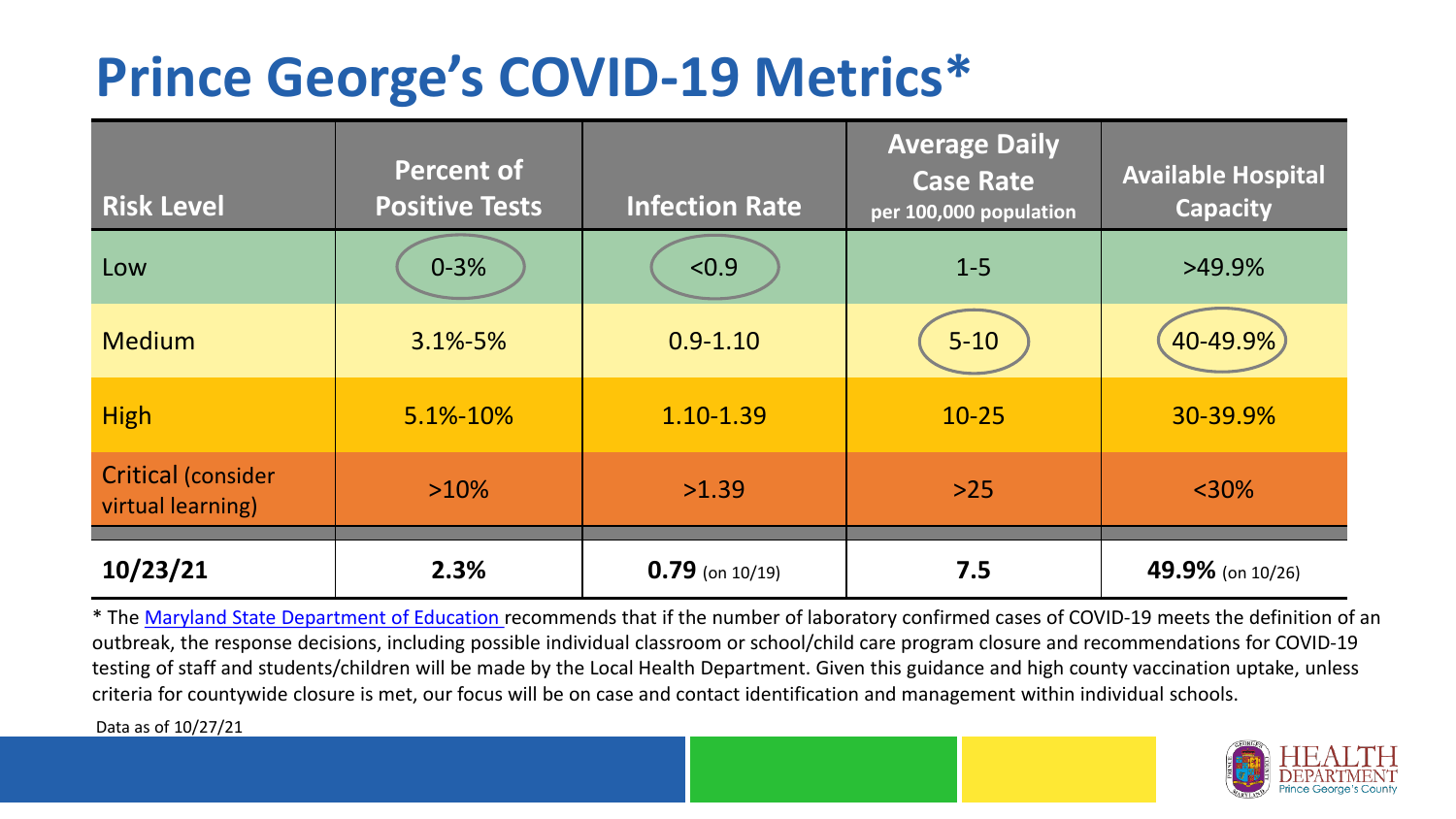# **COVID-19 Community Transmission and Vaccination**

Per the [CDC updated guidance for COVID-19 Prevention in K-12 Schools,](https://www.cdc.gov/coronavirus/2019-ncov/community/schools-childcare/k-12-guidance.html) vaccination is considered the leading prevention strategy for those who are eligible, and **Prince George's County exceeds the percentage of U.S. vaccinations for ages 12 and above**. The CDC also emphasizes using multiple prevention strategies together consistently, included universal indoor masking, as needed based on the level of community transmission and vaccine coverage.



\*County-specific data as of 10/27/21; all other data accessed on 10/27/21 at:<https://covid.cdc.gov/covid-data-tracker>

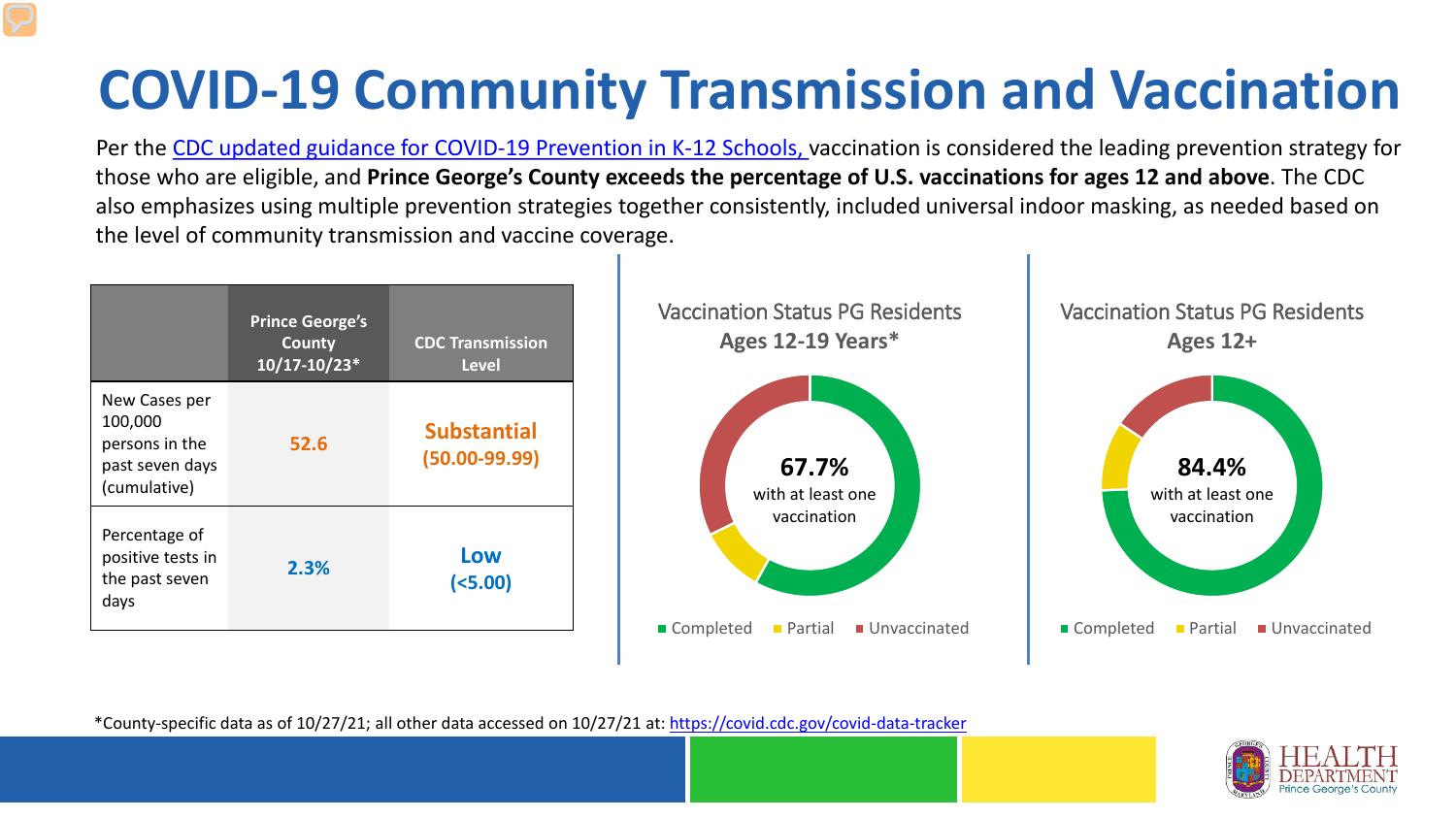### **Testing: Percent Positive** (past 7 days by test date)

The percent of tests returning as positive for county residents was 2.3% at the end of last week. With the decrease over the past few weeks, the percent of positive tests is **the lowest it has been since mid-July 2021.** 

4.3% 4.0% 4.0% 3.8% 3.5% 3.5% 3.4%  $3.3\%$  3.2% 3.2% 3.2% 3.1% 3.1% 3.1%  $3.1\%$  3.2% 3.1% 3.0% 3.0% 2.9% 2.9% 2.8% 2.6% 2.6% 2.5% 2.4% 2.3% 2.3% 0.0% 1.0% 2.0% 3.0% 4.0% 5.0% 26-Sep 27-Sep 28-Sep 29-Sep 30-Sep 1-Oct 2-Oct 3-Oct 4-Oct 5-Oct 6-Oct 7-Oct 8-Oct 9-Oct 10-Oct 11-Oct 12-Oct 13-Oct 14-Oct 15-Oct 16-Oct 17-Oct 18-Oct 19-Oct 20-Oct 21-Oct 22-Oct 23-Oct

**Percent of Positive COVID-19 Tests by Date Collected** (as of 10/27/21)

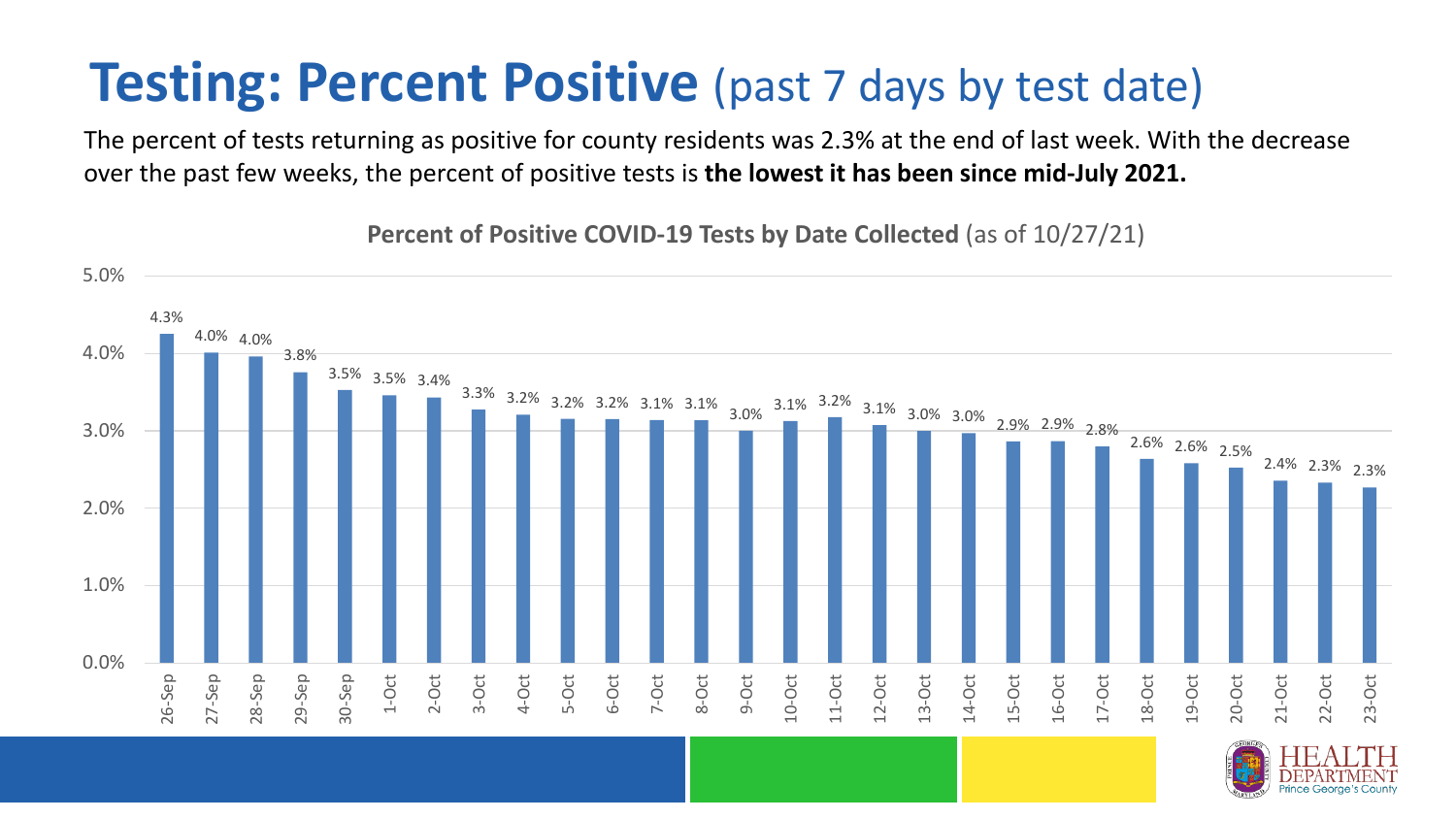## **Infection Rate for Prince George's County**



#### **Estimated by CovidActNow.org**

Accessed 10/27/2021. Each data point is a 14-day weighted average. Presented as the most recent seven days of data as a dashed line, as data is often revised by states several days after reporting.

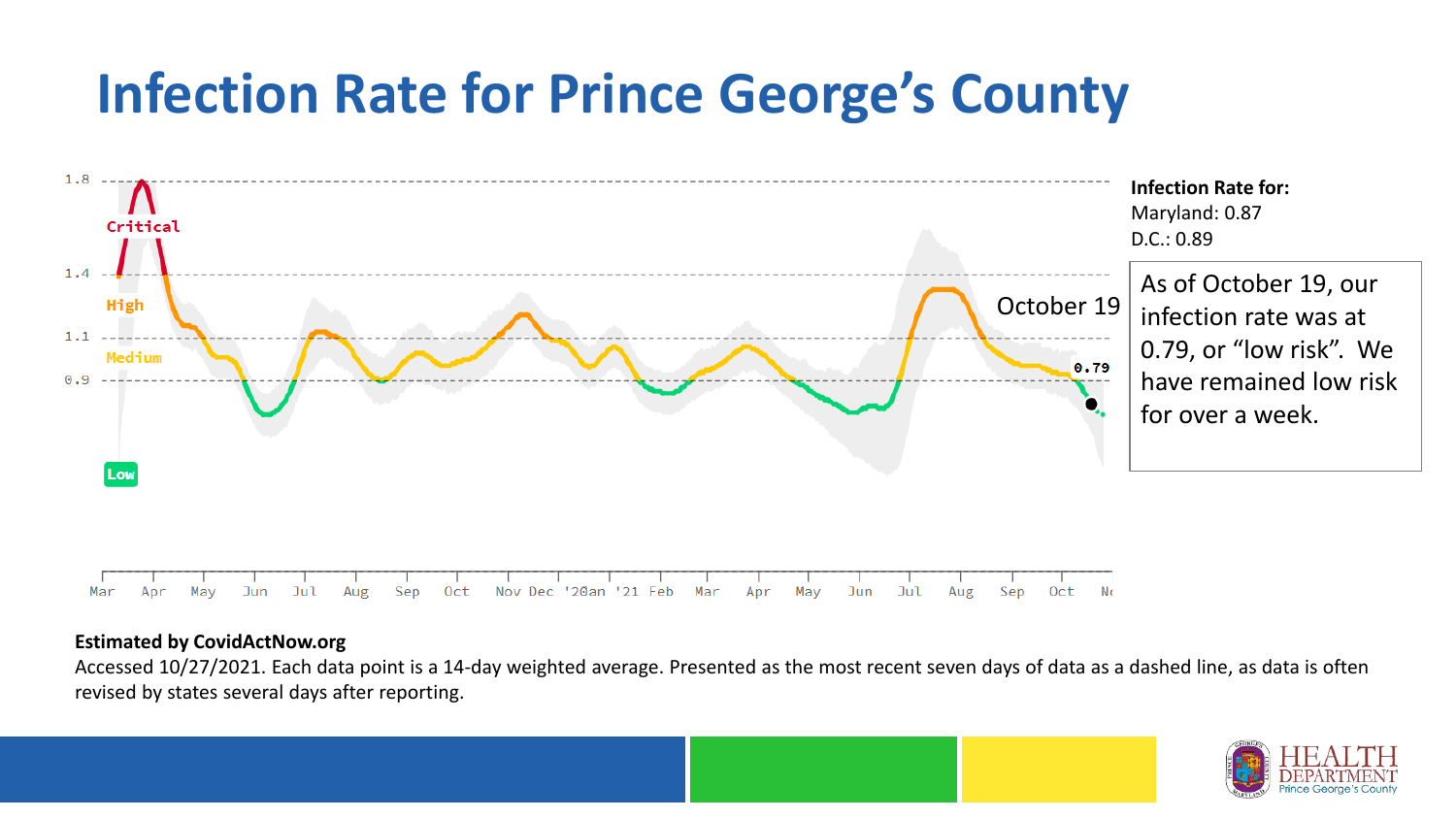### **Average Daily Case Rate** (7-day Average by test date)

**The daily case rate at the end of last week was 7.5 new cases per 100,000 resident.** We have remained at "medium risk" for over one week.



**Average New COVID-19 Cases Per Day Per 100,000 Residents**

Data as of 10/27/21